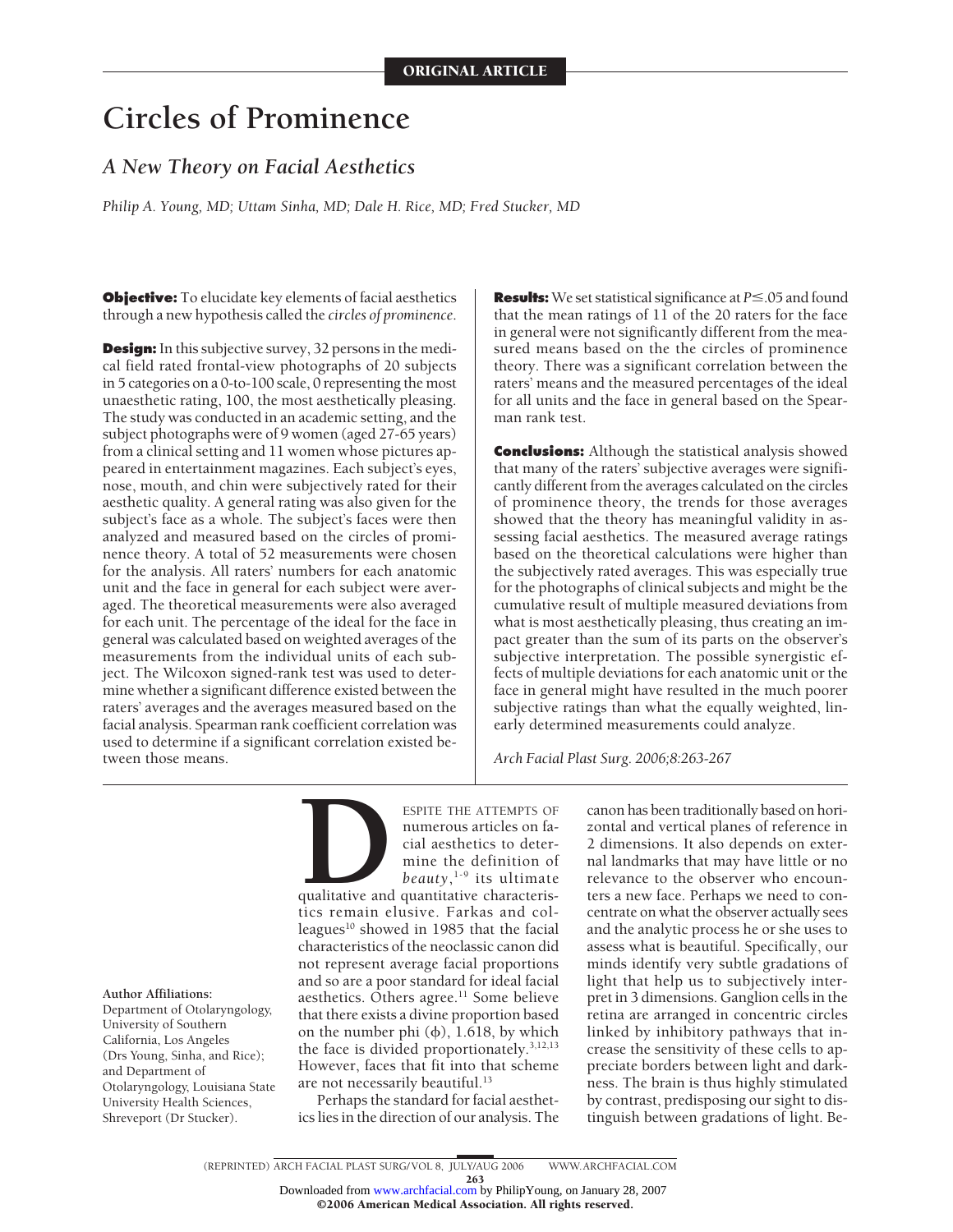

**Figure 1**. The circles of prominence: a collection of shapes and angles based on the iris, nasal tip, and lower lip that defines facial beauty qualitatively and quantitatively. The iris, nasal dorsum, nasal tip, alae, and lower lip are all 1 iris width in dimension.

cause of their geometric arrangement, the retinal ganglion cells possibly create a preference for appreciating circular elements as well.

Our perceptions of these subtleties constitute our notions of beauty.13We must see no lines, blemishes, or highlights that deviate from this collection of shapes that determine our aesthetics. We must see only gradations of light that demarcate specific shapes, and these shapes must be balanced, symmetrical,<sup>1</sup> and proportionate.

Gradations of light, ironically, might also be the underlying reason why beauty has remained such a mystery. In the past we have relied on the saying "beauty is in the eye of the beholder,"14 but there has always existed some basic arrangement of shapes in which minor variations (in millimeters) endow uniqueness to each particular face. These minor variations in combination with the subtleties of shading are the elements that have precluded us from precisely identifying the "beautiful" arrangement. These factors can also explain cultural differences in beauty as well. Minor variations may give each ethnicity its own distinction, but in essence the collection of shapes is basically the same, and beauty is similarly interpreted across cultures.<sup>2,4,13</sup>

In addition to the difficulties of definition created by gradations of light, beauty is appreciated preferentially in the right hemisphere of the brain, which is separated from the analytic left hemisphere.<sup>2</sup> Because beauty incites a predominantly emotional response in the limbic system and a large part of our appreciation of beauty is in the subconscious realm, the conscious and analytic part of our mind is further kept from discovering the precise definitions. $2,3,13$ 



**Figure 2.** The basic circles of prominence (COP) are the iris, nasal tip, and lower lip. These shapes serve as centerpieces from which successive COP arise to define the face. Distance between these basic shapes are ideally at 3 iris widths (IWs).

#### CIRCLES OF PROMINENCE

*Circles of prominence* (COP) is a unique theory discovered by one of us (P.A.Y.) to explain the ideal arrangement of shapes that make up a beautiful face. Previous work has shown that there exists a hierarchy of interest for the observer when assessing a new face.<sup>9</sup> Studies based on recordings of eye movements show that a person fixates first on the eyes, nose, and mouth, then other landmarks, but returns again and again to the eyes, nose, and mouth. Specifically, the observer fixes the most attention on the iris. The COP theory is based on this vital finding. All subtle shapes, sizes, and dimensions in the face are defined by the iris and, specifically, the diameter of the iris. The width of the nasal dorsum, the diameter of the nasal tip highlight, the diameter of the partial circles formed by the alae, the width of the lower philtrum, the distance from subnasale to upper lip, and the height of the lower lip (**Figure 1**) all should equal 1 iris width (IW).

Incorporating mathematics, we use the values 0 and  $\infty$  (infinity) to help us make judgments on many things in nature, and this certainly includes the human face. **Figures 2**, **3**, **4**, **5**, and **6** illustrate more of these mathematical relationships. (More detailed information on these Figures and mathematical relationships is available in the "Eye COP and Facial Obliques" and "Mouth COP" subsections of Web-only text at http://www .archfacial.com). That we spend so much time focusing our attention on the iris indicates that we perceive the size of the iris as the ideal median between 0 and  $\infty$  for facial stucture size. When the diameter of a facial structure is greater than 1 IW, the attention is drawn away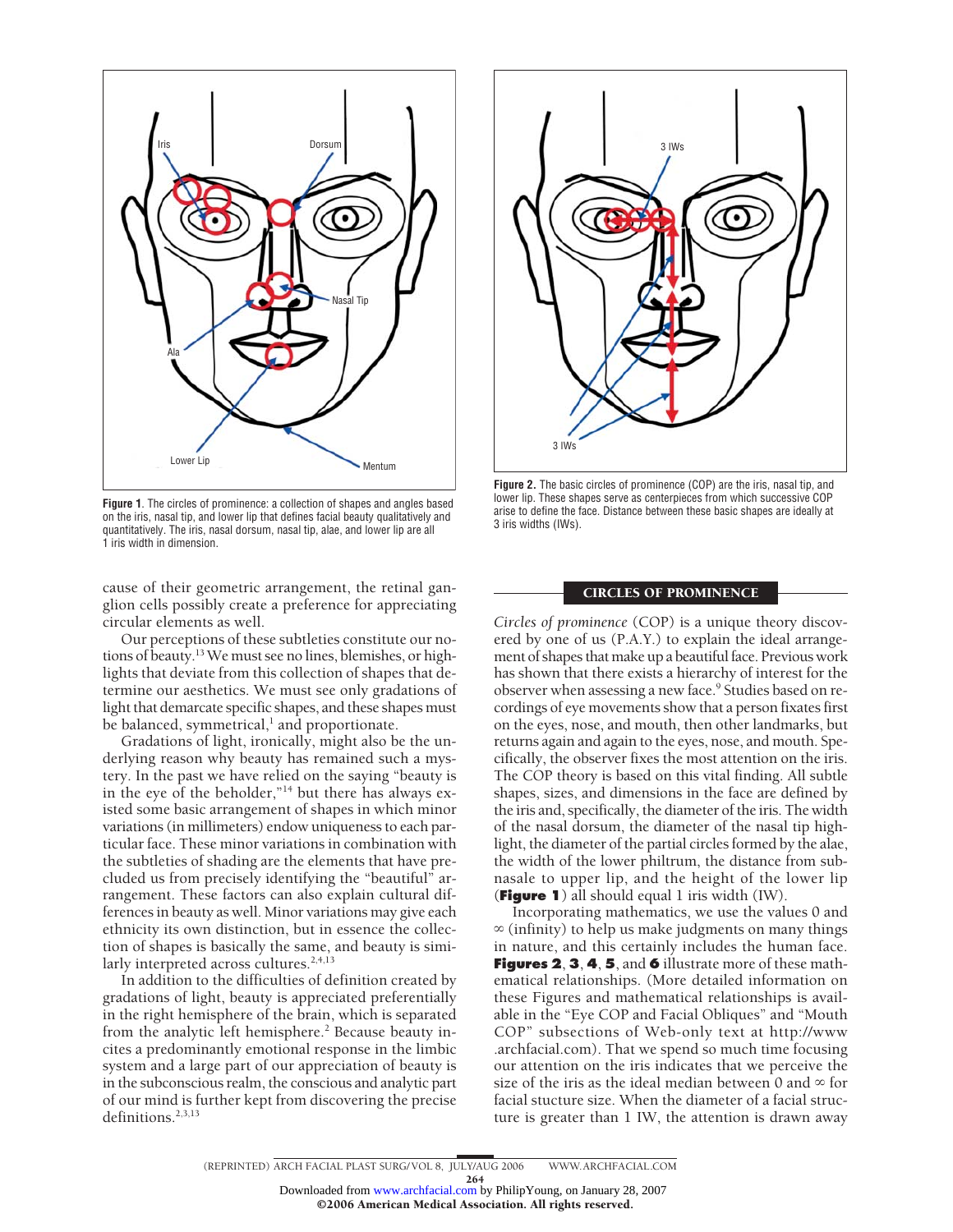

**Figure 3.** The circles of prominence in the eye and mouth are equal in size and shape. All dimensions of the face are defined by the width of the iris; SO indicates second oblique.

from the iris and other structures that are ideally an IW and toward the larger structure. The ultimate result is that the beauty of the iris and eyes is decreased. When the structure is smaller than 1 IW, less attention is brought to it. Hence, it is better for the structure to be smaller than an IW. However, the smaller the shape is than 1 IW, the less association with other structures it has, and consequently the less harmony, proportion, and balance. Hence, the closer to 1 IW that facial structures are, the more aesthetically pleasing they are (Figure 1).

#### METHODS

Nine photographs of female patients were randomly selected from a clinical setting and 11 photographs of women from popular magazines were chosen for the study. Each was selected based on several facial aesthetic characteristics. All photographs were frontal views. Models were assigned odd numbers (except subject 20, who was a model), and clinic patients, even numbers (details available in an online eTable [http://www.archfacial .com]). Thirty-two participants in the medical field were asked to rate each picture based on 5 areas: (1) face in general, (2) eye, (3) nose, (4) chin, and (5) mouth. They were asked to assign a number from 0 to 100, with 0 being the lowest aesthetic rating and 100 being the most aesthetically pleasing. For the 4 specific areas, they were asked to judge each area, to the best of their ability, separately from the other anatomic units.

Each frontal picture was then analyzed based on the COP theory by taking specific measurements from each picture. To distinguish one unit edge from another, we used the point at which a 50% change was reached from one unit's maximum shade to the other unit's maximum shade, be it a highlight or shadowing. The parameters were measured, and their distances were then divided by each subject's IW to standardize each picture for individual size differences. The following measurements were taken for each parameter: (1) interpupillary distance; (2) pupil to mid-



**Figure 4.** The basic circles of prominence are central in forming 3 obliques and 1 vertical that define the face and bring attention to the eye.

line; (3) pupil level to nasal tip; (4) tip to lower lip; (5) lower lip to mentum; (6) palpebral aperture; (7) width of third eye COP; (8) nasal dorsal width at midpoint (horizontal level defined as midway between interpupillary level and supratip break or alar crease); (9) width at nasal base at same midpoint; (10) interbrow width; (11) tip width; (12) alar width; (13) philtrum width; (14) lower lip height at midline; (15) top of eyebrow prominence to second oblique and vertical pupil plane intersect; (16) width of fourth eye COP; (17) subnasale to center of chin highlight; (18) upper eyelid crease to bottom of shadowing produced by lower eyelid; (19) top of eyebrow to center of cheek highlight; (20) lateral canthus to upper eyelid crease; (21) eyelid margin at vertical pupil plane to upper eyelid crease; (22) medial canthus to upper eyelid crease; (23) commissure to commissure; (24) tip to lateral cheek shadowing; (25) horizontal width of fourth mouth COP; (26) width of second COP of the lip (highlight of lower lip puckering); (27) lateral edge of lip unit from pupil vertical plane; (28) nasal base width; (29) upper eyelid crease to eyebrow at the lateral canthus; (30) upper eyelid crease to eyebrow at pupil vertical plane; (31) upper eyelid crease to eyebrow at medial canthus; (32) chin width; (33) lateral edge of third eye COP to lateral facial plane at pupil horizontal plane; (34) facial width at pupil horizontal plane; (35) facial width at zygomas; (36) facial width at mandibular angles; (37) forehead shadowing to midline (at the top of the eyebrow); (38) lateral cheek shadowing from midline at the level of the lower lip; (39) top of upper lip to bottom edge of shadowing produced by lower lip; (40) angle from center of lower lip to commissure; (41) medial eyebrow angle; (42) lateral eyebrow angle; (43) endocanthion to exocanthion angle; (44) angle from center of nasal tip to center of alae; (45) vertical distance of superior helix to second oblique; (46) vertical distance of ear lobule to third oblique; (47) subnasale to mentum; (48) endocanthion to exocanthion; (49) intercanthal distance (endocanthion to endocanthion); (50) lateral plane of face to lateral ear; (51) tip to mentum; and (52) distance of first oblique to center of largest height from lateral canthus to eyebrow.

Distances were standardized and individualized by dividing them by each subject's IW. Because the theory is based on multiples of IW, the distances of the frontal pictures mea-

©2006 American Medical Association. All rights reserved.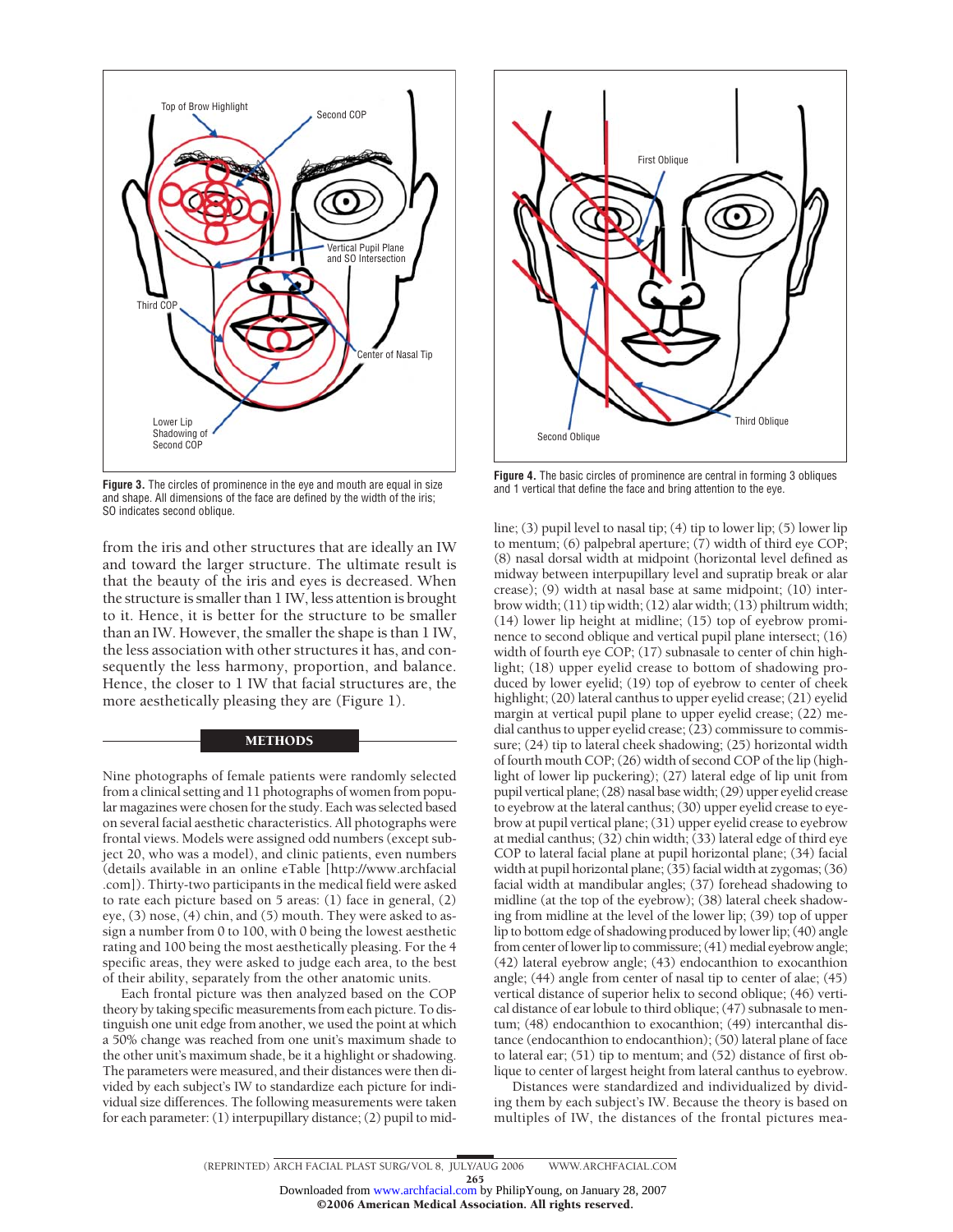

**Figure 5.** Everything in the face is related. The largest circles of prominence (fourth COP) of the eye and mouth are equal to the interpupillary distance and half-face width.



**Figure 6.** The angles of the medial and lateral eyebrows, nasal tip to alae, and lower lip to commissures are 18°. The angle of the horizontal palpebral fissure is 9°. Everything in the face is related by shape, size and angles.

sured could easily be compared with the ideal distances. To calculate a percentage of the ideal, the lowest aesthetic measurement was set at 0 and the best was set at the ideal distance for each parameter based on the theory.

We evaluated 52 facial areas for percentage of the ideal for each patient. Of those 52, 29 were chosen to further evaluate the eye unit, and 13, 12, and 19 for the chin, nose, and mouth, respectively. Each unitwas expressed as amean by averaging all of themeasured percentages of ideal for that particular unit. All parameters were weighted equally, and no multipliers were applied in determining the separate units. For the face in general category, we multiplied each separate unit's mean rating by the number of aesthetic val-

**Table. Spearman Rank Correlations Between Raters' Means and COP Parameters Averaged for 20 Subjects for Eye, Chin, Nose, Mouth, and General Face Areas\***

|                  |                                    | <b>Scores</b>                   |                                          |                    |  |
|------------------|------------------------------------|---------------------------------|------------------------------------------|--------------------|--|
| <b>Face Area</b> | <b>Subjective</b><br><b>Raters</b> | <b>COP</b><br><b>Parameters</b> | <b>Correlation</b><br><b>Coefficient</b> | P<br><b>Valuet</b> |  |
| Eye              | 63.5 (24.2)                        | 76.2 (9.4)                      | 0.76                                     | < 01               |  |
| Chin             | 60.1(25.2)                         | 79.8 (15.4)                     | 0.80                                     | < 01               |  |
| <b>Nose</b>      | 55.5(24.2)                         | 75.0 (13.1)                     | 0.77                                     | < 01               |  |
| Mouth            | 63.2 (23.5)                        | 80.1 (13.2)                     | 0.71                                     | < 01               |  |
| General          | 62.7(24.6)                         | 77.7 (11.3)                     | 0.85                                     | < 0.01             |  |

Abbreviation: COP, circles of prominence theory of facial evaluation.

\*Unless otherwise noted, data are expressed as mean (SD) values.

†For testing the null hypothesis of no correlation between raters' mean evaluations and established COP parameters.

ues used to analyze that particular unit then added them all together. We then divided that number by 73 (the total of all the measured parameters used for the units:  $29 + 13 + 12 + 19$ ). The weighted means were used to emphasize the units that required more measured values to analyze. For subject 1, for example, the calculation proceeded as follows:  $[(85.55 \times 29) + (93.15 \times 13) +$  $(83.33 \times 12) + (92.16 \times 19)$ ]/73=88.26. We compared each of the raters' means with the measured means using the Wilcoxon signedrank test to see if there was a significant difference between the two (online eTable [http://www.archfacial.com]).

The subjective ratings from the 32 raters and the calculated parameters based on the COP theory were both averaged to determine whether they correlated significantly for the eye, chin, nose, mouth, and general face (**Table**).

# **RESULTS**

The online eTable (http://www.archfacial.com) details the 32 raters' mean scores for each subject's eye, chin, nose, mouth, and face in general. The standard deviations and *P* values for theWilcoxon signed-rank test are also listed. For example, the eyes of subject 1 of 20 were subjectively rated with a mean (SD) score of 87.3 (12.7). The mean percentage of the ideal based on 29 of the 52 COP parameters was 85.55% (online eTable [http://www.archfacial.com]). That is, her eyes displayed 86% of the ideal aesthetic characteristics based on the COP theory. The raters felt that her eyes reached 87% of aesthetic ideal. There was no significant difference between these scores (*P*=.21).

As a whole for the eye, 8 of the 20 raters' mean scores showed no significant difference from the mean COP scores (*P*.05 for all 8) (online eTable [http://www.archfacial .com]). For the chin, only 3 of 20 showed no significant difference between the 2 means. For the nose, 6 of 20 were not significantly different. For the mouth, there were also 6 of 20 that were not significantly different. And for the face as a whole, based on a weighted average of the individual units, 11 of 20 mean scores showed no significant difference between subjective ratings and COP theory scores.

The raters' means and the measured COP means were then analyzed by the Spearman rank correlation coefficient and showed that the means for all the units and the face as a whole demonstrated significantly positive correlations (Table).

(REPRINTED) ARCH FACIAL PLAST SURG/ VOL 8, JULY/AUG 2006 WWW.ARCHFACIAL.COM

266 ©2006 American Medical Association. All rights reserved. Downloaded from [www.archfacial.com](http://www.archfacial.com) by PhilipYoung, on January 28, 2007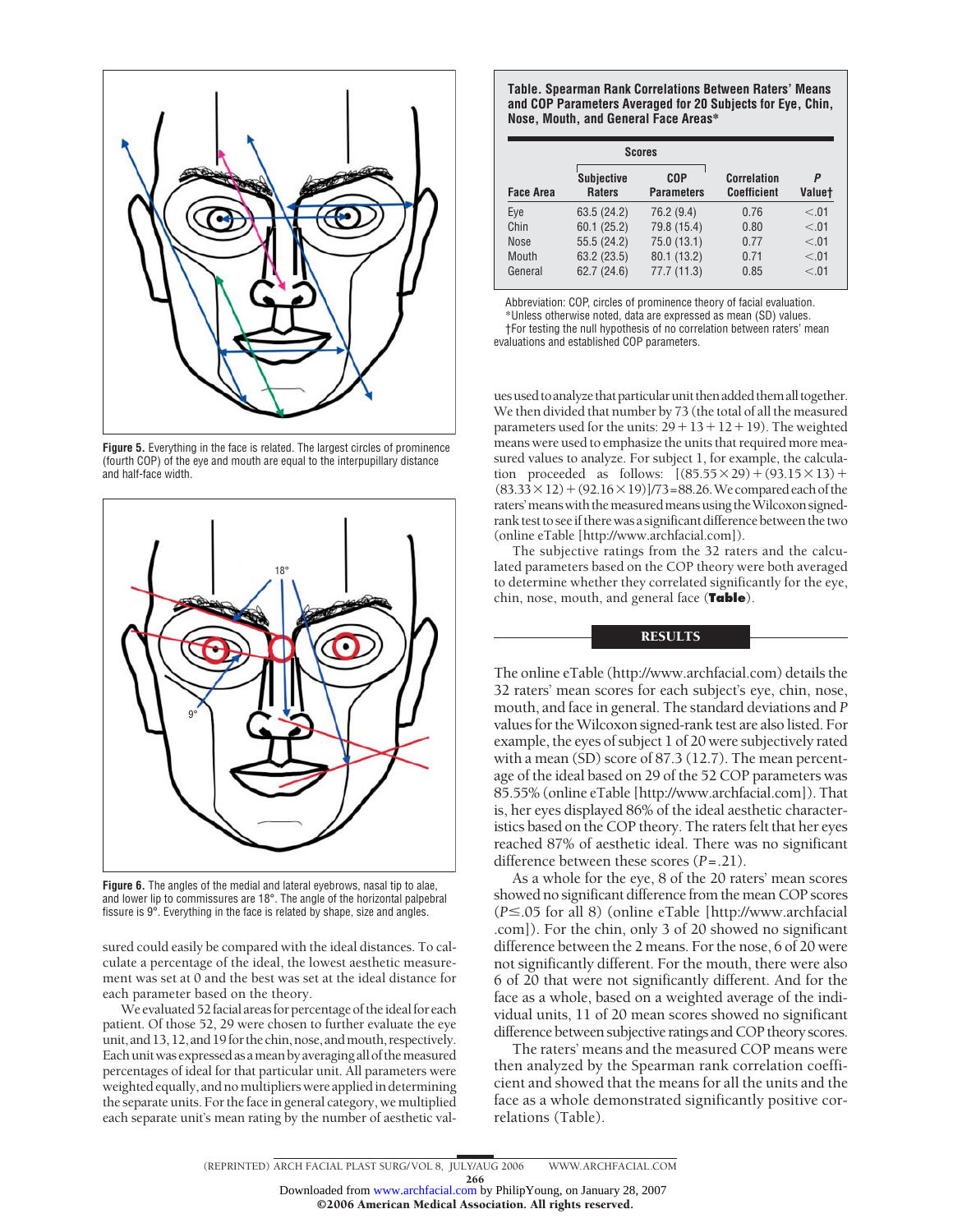#### COMMENT

Our results show that a large number of raters' mean scores differed significantly from the measured mean percentages of the ideal based on the COP theory. In addition, further analysis reveals that the raters' mean percentages of the ideal were much lower for the less aesthetically pleasing subjects (clinic patients) than were the mean scores determined by the COP theory. The clinic patient scores represented the greater number of significantly different means.

However, there was a significant correlation between the raters' mean percentage of the ideal and the means determined by the COP measurements (Spearman rank correlation), indicating significant validity to this theory's ability to assess facial aesthetics (Table). (For a more detailed explanation of some discrepancies, and for further explanation of the foundations of the COP theory, see the "Discrepancies and COP Foundations" subsection of Web-only text at at http://www.archfacial.com.)

The problem with theories in the past has been the external landmarks that they were based on, which people did not find important. However, these external landmarks were easier to base a theory on compared with subtleties of light that change with the orientation of the face. The COP theory concentrates on the forms that grab a person's attention and proposes a schema by which the mind assembles the shapes of the face and determines whether the face is beautiful. From there, the quantitative elements become better defined. Because the COP is based on mathematics, simple geometry, and what a viewer finds important, these elements together with the adherence to existing anatomy make this theory an original thought that could stand the test of time. The difficulty with this theory is that it is dependent on shades of light. Although exactly the elements viewers' use to judge beauty, these elements are not easy to identify. The use of computers to quantify these grades of shading or differential light projection in photography could aid our appreciation of how these subtleties impact our percep-

tion of the face. If we could translate these studies to quantify variances that may be adjustable through surgical means, our ability to improve our patient's lives for the better will be changed forever.

**Accepted for Publication:** September 21, 2005.

**Correspondence:** Philip A. Young, MD, 1501 Kings Highway, PO Box 33932, Shreveport, LA 71130 (payoung1 @yahoo.com and www.drphilipyoung.com).

**Previous Presentation:** This article was presented at the Combined Otolaryngology Scientific Meeting; May 13- 15, 2005; Boca Raton, Fla.

**Additional Information:** Online-only text and an eTable are available at http://www.archfacial.com.

**Acknowledgment:** We acknowledge Gloria Caldito, PhD, for her data analysis contribution.

#### **REFERENCES**

- 1. Enquist M, Arak A. Symmetry, beauty, and evolution. *Nature*. 1994;372:169-172.
- 2. Chen AC, German C, Zaidel DW. Brain asymmetry and facial attractiveness: facial beauty is not simply in the eye of the beholder. *Neuropsychologia*. 1997; 35:471-476.
- 3. Drury NE. Beauty is only skin deep. *J R Soc Med*. 2000;93:89-92.
- 4. Larrabee WF. Facial beauty: myth or reality? *Arch Otolaryngol Head Neck Surg*. 1997;123:571-572.
- 5. Vioarsdottir US, O'Higgins P, Stringer C. A geometric morphometric study of regional differences in the ontogeny of the modern human facial skeleton. *J Anat*. 2002;201:211-229.
- 6. Tolleth H. Concepts for the plastic surgeon from art and sculpture. *Clin Plast Surg*. 1987;14:585-597.
- 7. Farkas LG, Kolar JC. Anthropometrics and art in the aesthetics of women's faces. *Clin Plast Surg*. 1987;14:599-615.
- 8. Flowers RS. The art of eyelid and orbital aesthetics: multiracial surgical considerations. *Clin Plast Surg*. 1987;14:703-721.
- 9. Menick FJ. Artistry in aesthetic surgery. *Clin Plast Surg*. 1987;14:723-735.
- 10. Farkas LG, Hreczko TA, Kolar JC, Munro IR. Vertical and horizontal proportions of the face in young adult North American Caucasians: revision of neoclassical canons*. Plast Reconst Surg*. 1985;75:328-337.
- 11. Borman H, Ozgur F, Gursu G. Evaluation of soft-tissue morphology of the face in 1050 young adults. *Ann Plast Surg*. 1999;42:280-288.
- 12. Alam M, Dover J. On beauty: evolution, psychosocial considerations, and surgical enhancement. *Arch Dermatol*. 2001;137:795-807.
- 13. Jefferson Y. Skeletal types: key to unraveling the mystery of facial beauty and its biological significance. *J Gen Orthod*. 1996;7:7-25.
- 14. Enquist M, Stefano G. Evolutionary biology: the secret of faces. *Nature*. 1998;394: 826-827.

#### *Correction*

**Error in Reviewers List.** In the Reviewers List published in the May/June issue of the ARCHIVES (2006;8: 154), a reviewer's name was inadvertently left off the list. John Rhee, MD, should have been included as a peer reviewer for 2005.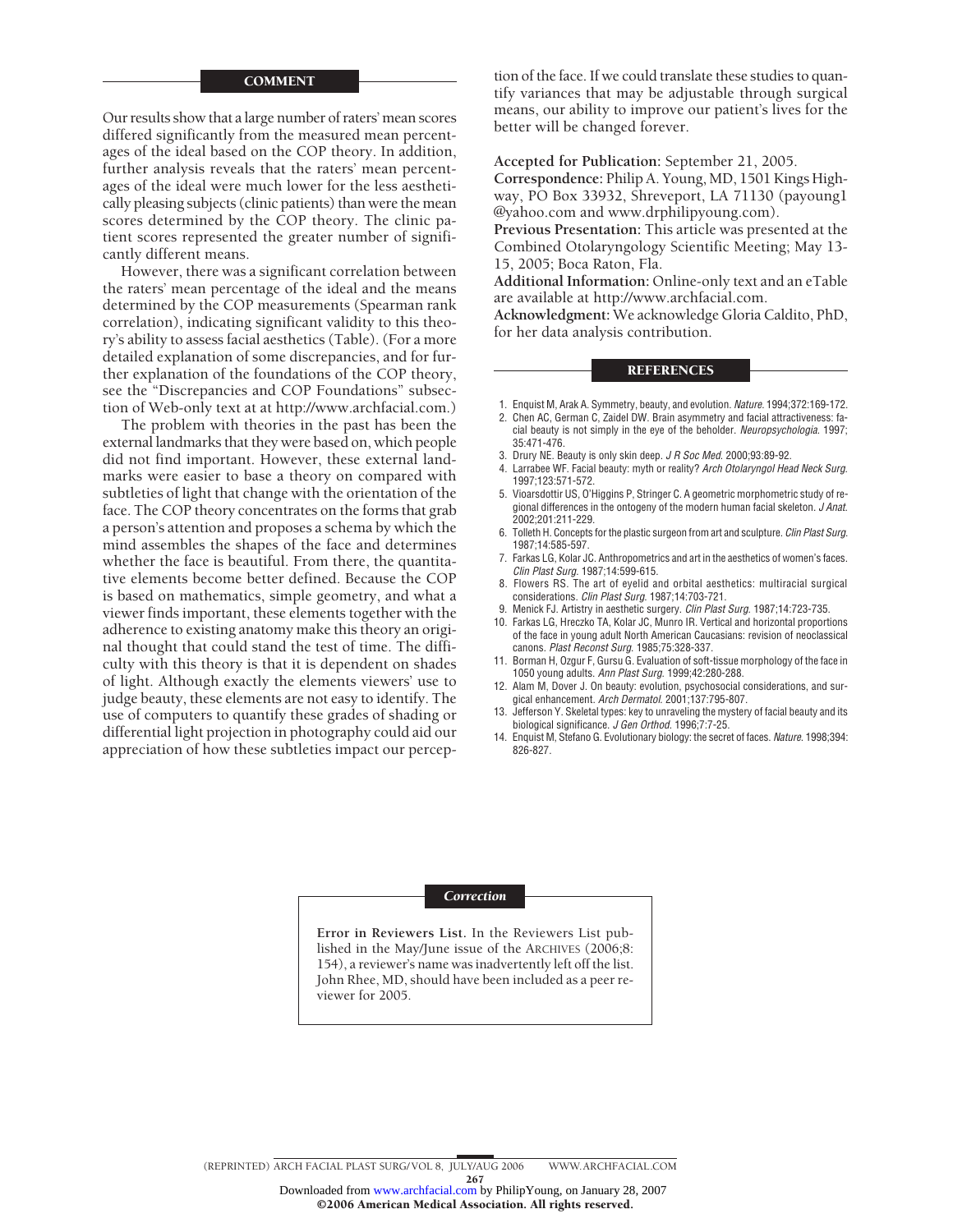### **EYE CIRCLE OF PROMINENCE AND FACIAL OBLIQUES**

For the palpebral aperture, the greater the exposure of the iris, the better, but it should not exceed superiorly past 1 to 2 mm inferior to the superior margin of the limbus and inferiorly below the lower limbus. Crucially, the iris, nasal tip, and lower lip are the primary circles of prominence (COP). To bring more ideal balance and proportion to the rest of the face, all of the larger COP and shapes that emanate from these primary COP should be based on multiples of the iris width (IW). As these shapes increase in size, we also hold an ideal between 0 and  $\infty$ for the distance that separates the larger COP from the smaller, and again, because we spend so much of our time focusing on the iris, the IW, and multiples of it, serves as the ideal measure.

The most important primary COP are the iris, nasal tip, and lower lip. Because progressively larger COP emanate from these structures, the distance between the primary COP should be equal to maintain balance. The most important distance is from the pupil to the midline of the face. The distances from the center of the pupil to the limbus, limbus to caruncle, lateral edge of caruncle to medial edge of canthus, canthus to lateral edge of nasal sidewall, sidewall to lateral dorsal edge, and dorsal edge to midline are ideally all half an IW. Because they are not primary in their importance to the beauty of the face, they are defined by half the IW. The distance totals 3 IWs. In turn, this defines the distances between other primary COP. The distances from pupil to midline, horizontal level of the pupil to center of the nasal tip COP, nasal tip to center of the lower lip COP, and lower lip to mentum should all equal 3 IWs (see Figure 2). The mentum serves as the lower boundary of the face. When these distances are unequal, they bring progressive tension to the circles that emanate from the first and primary COP in their relation with neighboring groups of COP (compare Figures 1, 2, and 3). The result is that a decreased aesthetic value is placed on the observed by the observer.

The next phase of the COP theory deals with 3 oblique lines that an observer visualizes. The first oblique (FO) traverses from the central nasal tip COP through the pupil. The FO centers a COP in the lateral upper eyelid. (Although not a definitive circle, the height of this COP from upper eyelid crease to eyebrow is approximately 1 IW.) The FO and the highlights of the nasal tip and lateral upper eyelid highlight bring attention to the eyes and iris. The arch of the eyebrow is really an evolutionary thinning of the lateral portion of the eyebrow to reveal the lateral eyelid highlight above the upper eyelid crease. The effect of the highlight is important to the beauty of the eye. The lateral upper eyelid highlight stands out prominently because the middle and medial upper eyelid have a darker shade. This highlight adds to the association dictated by the FO and attracts significant attention to the iris. The second oblique (SO) courses in a straight line from the center of the lower lip and is parallel to the FO. It demarcates the upper limit of the cheek shadowing and the top of the superior helix of the ear (see Figure 4).When we smile, the commissures are pulled up by the zygomaticus major toward the top of the ear, accentuating the SO. As the lower lip stays essentially at the same horizontal level, the commissures are brought in line, giving this part of the face dynamic symmetry and balance, further increasing the beauty of the face by accentuating the SO and in turn the other obliques. The third oblique (TO) courses from the mentum and is also parallel to the first 2 and should demarcate the inferior border of the lobule, especially the shadowing produced by the antihelix as it encroaches on the lobule (see Figure 4). To our knowledge, these defining limits represent a new concept on where the ear should be lo $cated.<sup>1</sup>$ 

Further adding to these obliques are the vertical lines of shadowing that should bisect the pupil. The differential flattening in the central part of the forehead leads to a vertical demarcation of shadowing that lines up with the pupil, bringing attention to the iris (see Figure 4). The dental arches and their posterior course should also bring vertical shadowing within the cheek that is in line with the pupil, again bringing more attention to the iris. It may be that the development of the sinuses aids in forming these vertical lines of shadowing as part of the evolution of facial beauty. This vertical plane, SO, and TO together demarcate progressive shadowing of the cheek to further direct attention toward the central area delineated by the COP of the eyes, nose, and mouth. These vertical lines are tangential to the main lip unit at the nasolabial and melolabial folds (see Figures 3 and 4).

The COP theory then details another more subtle level within the eye unit (see Figure 3). Beyond the first COP (the iris), the second eye COP (see Figure 3) is delineated by the shadowing created by the upper eyelid crease, lower eyelid shadowing, and the medial and lateral canthi. (Although the shape is more elliptical, we will refer to these ellipses as circles both in the eye and mouth.) The upper eyelid crease and the shadowing below it extending to the eyelid margin should be 0.5 IW. The dis-

E1 ©2006 American Medical Association. All rights reserved. Downloaded from [www.archfacial.com](http://www.archfacial.com) by PhilipYoung, on January 28, 2007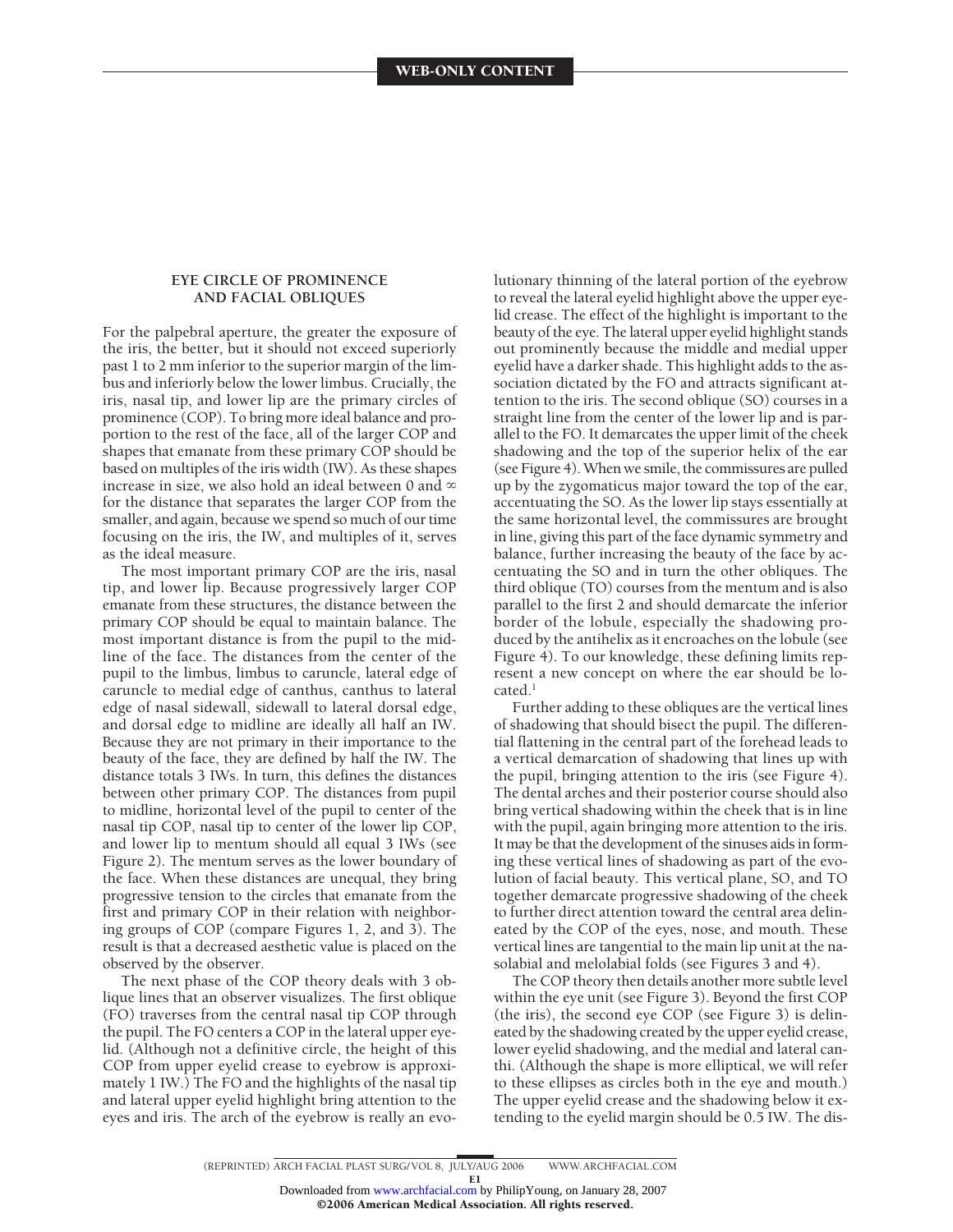tance from the upper eyelid crease to the bottom of the eyebrow should also be 0.5 IW, except in the lateral eyelid. As you approach the lateral eyelid, the superior orbital rim adds to the highlight and should be about 1 IW above the lateral upper eyelid crease, whereas the distance from crease to eyebrow in the middle and medial third is 0.5 IW. The upper eyelid above and medial to the pupil is thus 1 IW, in total, and this height is increased to 1.5 IW as one approaches the lateral upper eyelid highlight. The crease should stay 0.5 IW from the upper eyelid margin from medial to lateral tapering toward the canthi. The lateral eyelid highlight is not necessarily at the lateral canthus; it is dictated more by the FO and the balance that this subtle line brings to the nose and eyes. The lower eyelid should have a shadowing 0.5 IW extending below the margin. In short, the second eye COP is 2 IWs high and 3 wide, delineated by the upper eyelid crease and shadowing extending below it to the eyelid margin, the lower eyelid shadowing, and the 2 canthi. Geometrically, the dimensions of the second eye COP, 2 IWs high and 3 wide, form an ellipse with radius 1 IW centered at the lateral edges of the iris. This same principle applies to the third eye COP (see Figure 3).

The third eye COP is delineated by the top of the eyebrows, lateral edge of the dorsum, center of the cheek highlight, and lateral orbital rim. The center of the cheek highlight is 1 IW below the inferior border of the lower eyelid's shadowing. The vertical dimension should extend from the top of the eyebrow to the center of the cheek highlight, 4 IWs. The medial limit of the horizontal dimension is dictated by the lateral edge of the dorsum (not nasal sidewall), and the lateral limit by the lateral orbital rim, 5 IWs. The third eye COP is 4 IWs high and 5 wide. Again, it is an ellipse with a radius of 2 IWs centered at the lateral edges of the iris. The height of the eyebrows should be, at most, 0.5 IW; any height greater than 0.5 IW attracts attention to itself and away from the eyes, ultimately decreasing aesthetic appeal. Notice how the eyebrow hairs on the superior and inferior edge grow toward the center of the eyebrow axis. The result of this differential hair growth is to delineate a defined line that takes on a specific angle. As the hairs converge in the center, the angle and axis are accentuated.

Although more prevalent in men with prominent eyebrows, a fourth COP can be delineated by the following limits: (1) The superior limit of a highlight, directly above the pupil, produced by the eyebrow's prominence should be 1 IW above the superior edge of the eyebrow. (2) One IW below the inferior edge of the third eye COP, the SO intersects the vertical shadowing in line with the pupil. This is the lower limit of the fourth COP. It demarcates where the cheek shadowing should markedly start to increase inferolaterally. The midline and lateral edge of the face at the horizontal pupillary plane are the (3) medial and (4) lateral limits (see Figure 3). It is a circle 3 IWs in radius centered at the pupil. In short, there are 4 COP in the eye: (1) the iris; (2) the shadowing produced by the eyelids with the canthi 2 IWs high and 3 wide; (3) the lateral orbital rim, top of the eyebrow, lateral edge of the dorsum, and center of the cheek highlight 4 IWs high and 5 wide; and (4) a COP 3 IWs in radius centered at the pupil (see Figure 3).

Importantly, no COP should have any sharp delineation. All of the circles should be demarcated subtly by reflections of light. The transition from one unit or COP to the next is the point where there is a 50% difference from the shade of one unit to the next. Blemishes, wrinkles, and discoloration of any sort markedly detract from the beauty of the ideal face, with all of its shapes in balance, proportion, and symmetry, by violating the highlighting that leads to the circles we subjectively identify.

#### **MOUTH COP**

The mouth is equivalent to the eye in terms of having subjectively recognizable COP (see Figure 3). The first mouth COP is the lower lip height, equal to 1 IW. Although it is not an overt conspicuous circle, its height is perceived subconsciously in connection with the other COP (iris, nasal tip, dorsum, philtrum, and alae). This notion applies to the other structures as well; their shapes are subtle, and their sizes should equal or be a proportion of the IW while maintaining their own unique shapes.

The brain has a way of finishing shapes that are unfinished.<sup>2</sup> The second mouth COP begins with the shadowing produced by the downward and inward sloping of the upper lip, 0.5 IW high. It is further formed by the lower lip with its highlight and puckering, 1 IW high. The shadowing below the lower lip should be equivalent to the lower eyelid shadowing, 0.5 IW high, and completes the lower part of the second mouth COP. The vertical distance from top of the upper lip to bottom of the lower lip shadowing should equal 2 IWs. The puckering of the lip should produce a subtle highlight 3 IWs wide, or the width of the second eye COP. Shadowing produced by the commissures and their posterior course, secondary to dental arches as they proceed posteriorly, helps to produce gradual emphasis on the highlight created by the puckering. The height of the lower lip puckering markedly thins after the 3-IW point, as it approaches the commissures. The shadowing of the upper lip and the shade beneath the lower lip should be analogous to the second eye COP eyelid shadowing. All of the associations are with the iris and eye COP to accentuate and associate with it.

These associations continue with the mouth's third and fourth COP. The third extends from commissure to commissure; the distance is 5 IWs and should be equal to the width of the third eye COP. The distance from subnasale to the center of the chin highlight should be 4 IWs and equivalent to the distance from the top of the eyebrow to the center of the cheek highlight. For the fourth mouth COP, the distance from nasal tip to lower lip is the radius, 3 IWs, by which one can draw a circle 6 IWs in diameter centered at the lower lip (see Figure 3). This circle is delineated by the nasal tip, melolabial fold, and the mentum. The width of the main lip unit is also the same distance from midline to the most lateral part of the face at the level of the pupil, 6 IWs (see Figure 5, blue horizontal arrows). It is also equal to the interpupillary distance, further adding to the balance and harmony in the many dimensions in the face.

The fourth mouth COP is not the same shape as the first, second, or third eye or mouth COP: it is nearly a perfect

©2006 American Medical Association. All rights reserved.

E2 Downloaded from [www.archfacial.com](http://www.archfacial.com) by PhilipYoung, on January 28, 2007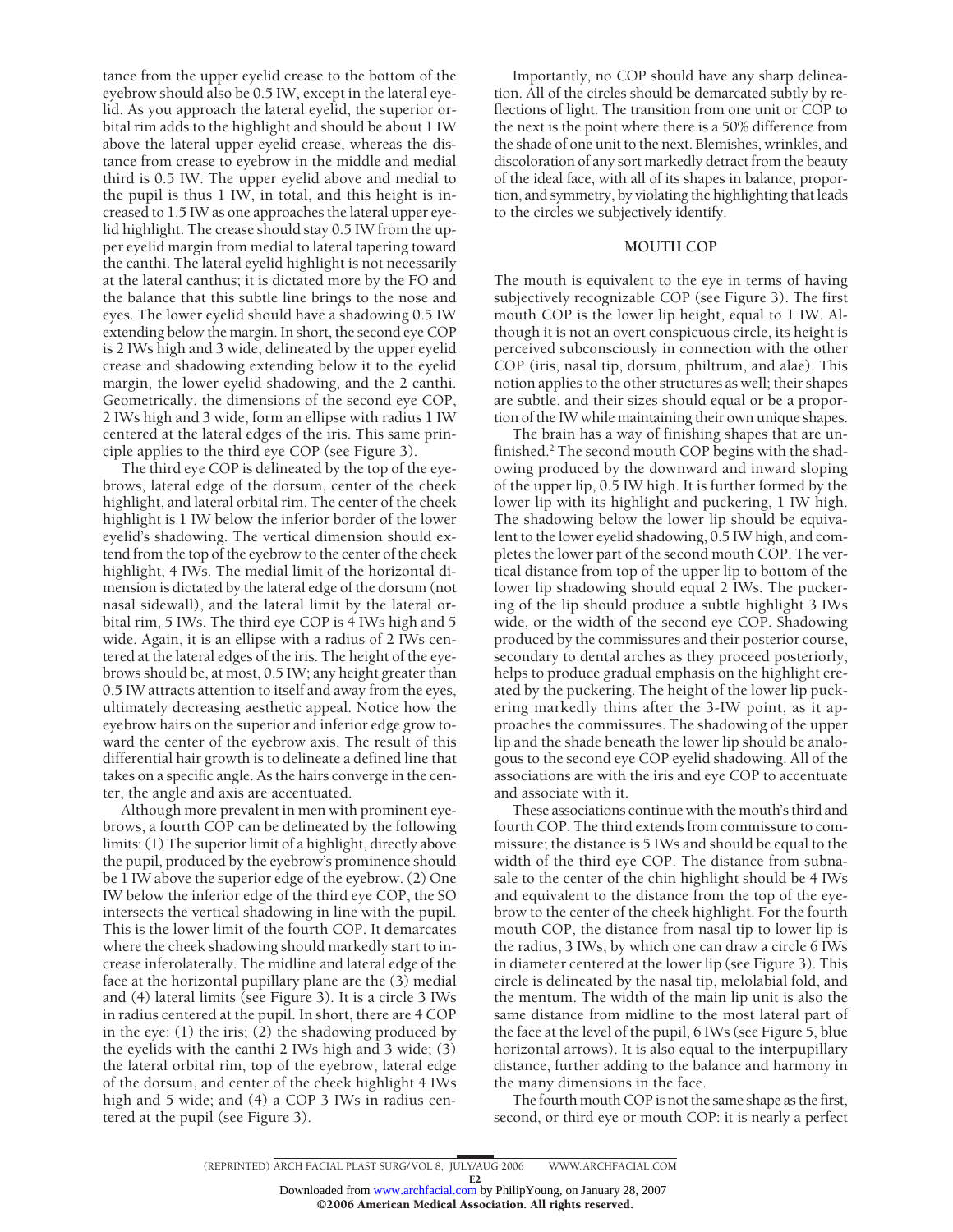circle. However the fourth COP of the eye and mouth both demarcate the limits in the eye unit and mouth unit, respectively, while associating with other distances (ie, interpupillary and half-face width distances; see Figure 5, oblique blue arrows). This adds to the subconscious association, along with the other COP, between the 2 anatomic units of the eye and mouth. The fourth mouth COP also aids in the vertical shadowing that is limited by the vertical line bisecting the pupil to help bring attention to the iris, further beautifying the eyes and, in turn, the face in general (see Figure 4). The mentum, or lower limit of the fourth COP, is 1 IW inferior to the third mouth COP; it is analogous to the point where the vertical plane of the pupil intersects with the SO (see Figure 5, green arrow). This is the same association found between the nasal tip and the upper limit of the eyebrow prominence 1 IW above the midpoint of the eyebrow (see Figure 5, red arrow).

In summary, the mouth has 4 COP: (1) the lower lip height that equals 1 IW; (2) the shadowing produced by the upper lip and area inferior to the lower lip along with the lower lip pucker, 2 IWs high and 3 wide; (3) commissure to commissure and subnasale to the center of the chin highlighted area, 4 IWs high and 5 wide; and (4) the COP centered at the lower lip, with a radius equal to the distance from tip to lower lip, a radius of 3 IWs or 6 IWs in diameter (see Figure 4).

Other structures are also delineated by the IW to continue the subtle association with the iris and eyes. The interbrow distance is 2 IWs, delineated by the association between the mouth and eye fourth COP (see Figure 5, long blue arrow). The nasal base from ala to ala is 3 IWs. The chin width is 3 IWs. The bizygomatic breadth is 12 IWs; the bigonial distance is 10 IWs. The ear extends from the lateral part of the face by 1 IW. The nose at its root is 2 IWs and is 3 IWs at the base. The interpupillary distance is 6 IWs (see Figure 5, blue arrow between pupils). Again, equal balance between shapes (equal distances between primary COP), proportion of all shapes (all shapes in multiples of the IW), and symmetry between sides (right and left COP are equal) and within each COP (each COP is symmetric in its own dimension, ie, elliptical or circular, and similar in shape between eye and mouth COP) contribute to a person's beauty.

One issue that has not been adequately addressed by previous publications is the aesthetic importance of the angles at the eyebrows and horizontal eye fissures (see Figure 6). There is also an ideal angle formed by the nasal tip and the centers of the alar prominences. Moreover, an ideal angle exists for the lips, from the center of the lower lip to the commissure shadow. The eyebrow should produce an 18° angle from the medial brow to the arch. This is the same angle (18°) from the arch to the lateral extent of the brow. The third eye COP is 4 IWs high and 5 IWs wide, a proportion of  $4/5$ , 0.8. In addition,  $0.2 \times 90^{\circ}$  is 18°, a coincidental finding. The ideal angle from endocanthion to exocanthion was discovered to be 9°. Other structural relationships that show ideal angles are the tip with the alae and the center of the lower lip with the commissures, both 18°. Because some of the structures (alae, eyebrows, commissures at rest, and canthi) do not fit into the obliques, these angles allow them to associate with other structures in such a

way as to further create balance, symmetry, and harmony. When these angles deviate from the others, tension is created with the shapes involved. Attention is brought to the deviation, and less balance and harmony with the other shapes becomes the subjective result.

The forehead also has an ideal height. As described, the superior limit of the brow prominence should be 1 IW from the superior midpoint of the eyebrow. This is the upper limit of the fourth eye COP (see Figure 3). Above this point, the trichion should not be more than 3 IWs high. In short, the distance from the pupil to the forehead should not exceed 6 IWs, or the distance from pupil to lower lip. As this distance from pupil to trichion approaches the distance from pupil to lower lip, it approaches the ideal. When the forehead is taller, attention is directed to this unit. When it is smaller, there is less association or harmony with the central face found between the pupil and lower lip. Both situations occur at the expense of ideal aesthetics.

The theory is subtle because it is based on shades of light. It is based on the most important structure of the face, the iris. Simply put, there are multiple shapes on the face and an evolutionary force must have determined the specific size of each of those shapes. Extremes in dimensions are unaesthetic. Between the extremes must be an ideal that the mind settles on and prefers. The iris is the center of attention in the face and should therefore be the structure that every dimension on the face is based on.

#### **DISCREPANCIES AND COP FOUNDATIONS**

The discrepancies between the raters' scores and those determined by COP may be explained by the way the percentages of the ideal were measured under the COP theory. All parameters were essentially linearly determined. That is, the ideal was set based on the theory, and the linear increment by which each subject fell short of the ideal equaled a coinciding percentage short of the ideal. Except for the general means that were weighted with the different units, no other multiplicative factors were involved, nor were any individual parameters weighted more than others. The finding in some instances that the raters' scores were markedly lower than the COP theory scores indicates that very small, very subtle variations greatly affect aesthetic judgments. Perhaps different multipliers would bring the theory more in line with subjective ratings. Alternatively, if some parameters impact the viewer more than others, those more important parameters could be weighted more heavily as the COP theory is developed.

The formulation of this theory began with the understanding that symmetry, proportion, and balance are important aspects of any structure that is a compilation of different shapes.<sup>2</sup> The shapes that attract the most attention on the face are the irises, followed by the nasal tip and the lips.<sup>3</sup> An observer's gaze then shifts to other shapes, then returns again to the iris, then repeats this cycle to continue analyzing. In regard to the neoclassical aesthetic canon, it does not seem likely that an observer would concentrate on the trichion, glabella, or other insignificant external landmarks that occupy prominent places in the canon.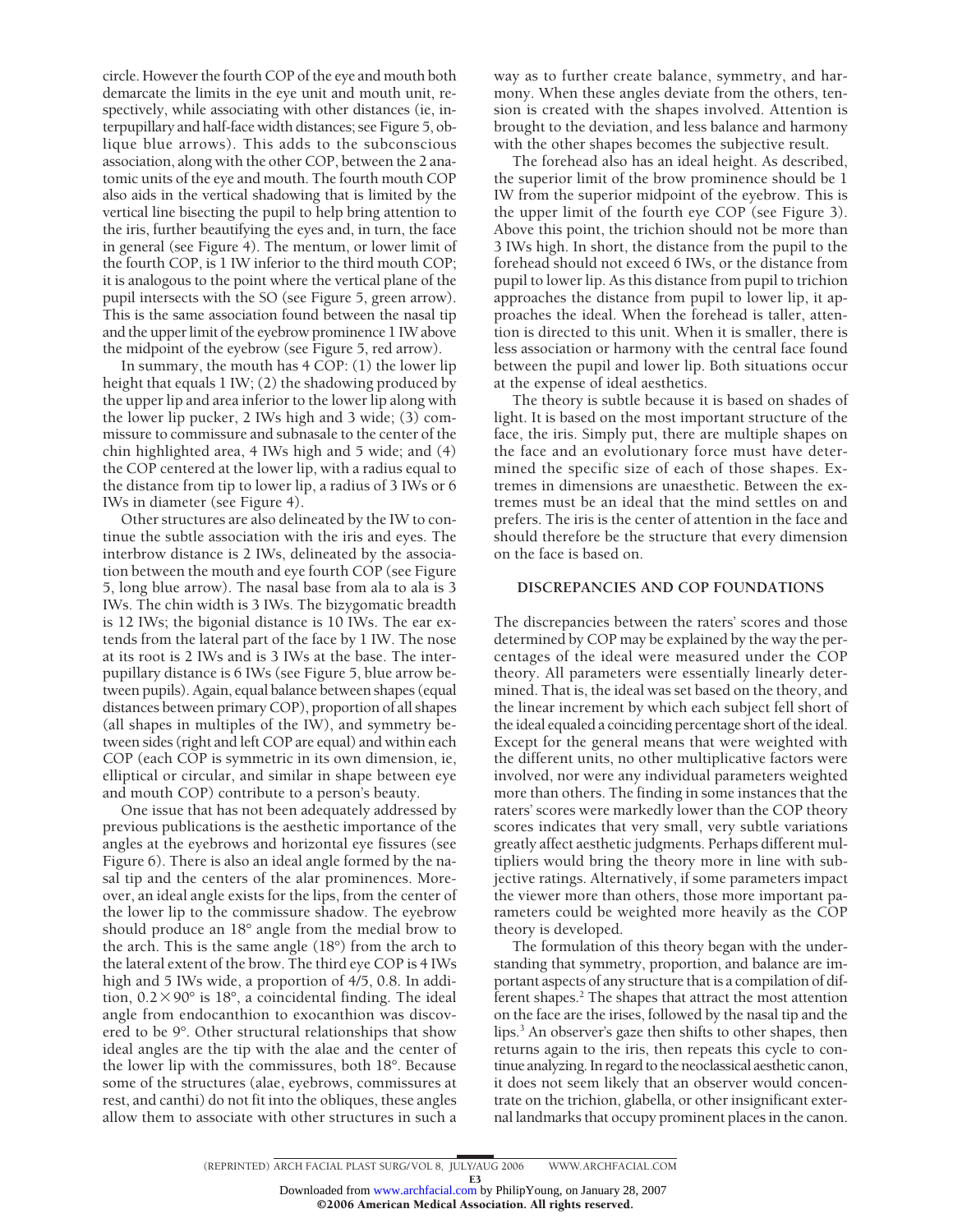These structures are not important to the observer. Rather, a new theory should focus on what an observer actually concentrates on, namely the iris.

Because the iris, tip of the nose, and lower lip are the most prominent facial features, they need to be equal in size (see Figure 1), and the distances between them should be equal. Since each of the smallest COP represent the base for larger COP, any deviation in distance between them will bring tension into the relationships between the larger COP.<sup>2,3</sup> All of the structures of the face emphasize the iris, including the vertical forehead and cheek shadowing, which should line up with the pupil in a vertical plane, as well as the obliques and other primary COP. The shapes in the mouth are related to the shapes in the eyes. All of the COP in each of these anatomic parts should be equal in shape and size. Notice how the dimensions of the first through fourth COP are the same shape in the eye and mouth units. The subconscious result is that when a person speaks, smiles or sings, the mouth brings to life the eyes and subsequently the face as a whole.

This theory that an ideal exists is supported in the literature. One study showed that humans have an innate ability to distinguish beauty regardless of cultural differences in facial appearance.<sup>4</sup> Babies as young as 3 months showed a marked preference for attractive faces, as defined by adult preferences. Different cross-cultural studies also support the presence of this innate human tendency to define as *beautiful* a basic compilation of facial shapes that transcends ethnic variables in facial architecture.<sup>3,4,12</sup> These works also suggest that this theory could be applicable across ethnicities. Asians and African Americans have their own unique variations that distinguish them from other ethnicities. They are accepted as the norm in their cultures but the compilation of the different shapes of the face, their arrangement, balance, and proportion are essentially the same in adherence to the COP theory. The minor differences may be what heightens a particular individual's beauty by showing the viewer a unique representation of beauty adherent to the COP theory while heightening a factor based on cultural familiarity.

The ideal angles formed by the eyebrows, nasal tip and alae, lower lip and commissures, and canthi are defined by COP theory as either 18° or 9° (see Figure 6). In Figure 4, the obliques are 45° from the horizontal. The angle formed by the mentum to the point where the SO intersects the vertical plane through the pupil should be 67.5° or midway between 90° and 45°. This is also true of the angle formed by the line connecting the nasal tip and the superior edge of eyebrow prominence that is in line with the vertical plane through the pupil (see Figure 5, red and green arrows). In short, the angle 67.5° is essentially the angle associating the mouth with the eye. The alignment of the other structures within the face to specific angles (ie, nasal tip/alae, lower lip/commissure, endocanthion to exocanthion) at 18° and 9° brings balance to these structures that do not fit within the confines of the obliques and eye/mouth angles. In total, all of the structures and shapes of the face are ideally adherent to either 90°, 67.5°, 45°, 18°, 9°, or 0°. The result is again symmetry, balance, and harmony to all of the structures of the face. The ultimate result is beauty.

#### **REFERENCES**

- 2. Tolleth H. Concepts for the plastic surgeon from art and sculpture. *Clin Plast Surg*. 1987;14:585-597.
- 3. Menick FJ. Artistry in aesthetic surgery. *Clin Plast Surg*. 1987;14:723-735.
- 4. Drury NE. Beauty is only skin deep. *J R Soc Med*. 2000;93:89-92.

<sup>1.</sup> Skiles MS, Randall P. The aesthetics of ear placement: an experimental study. *Plast Reconstr Surg*. 1983;72:133-140.